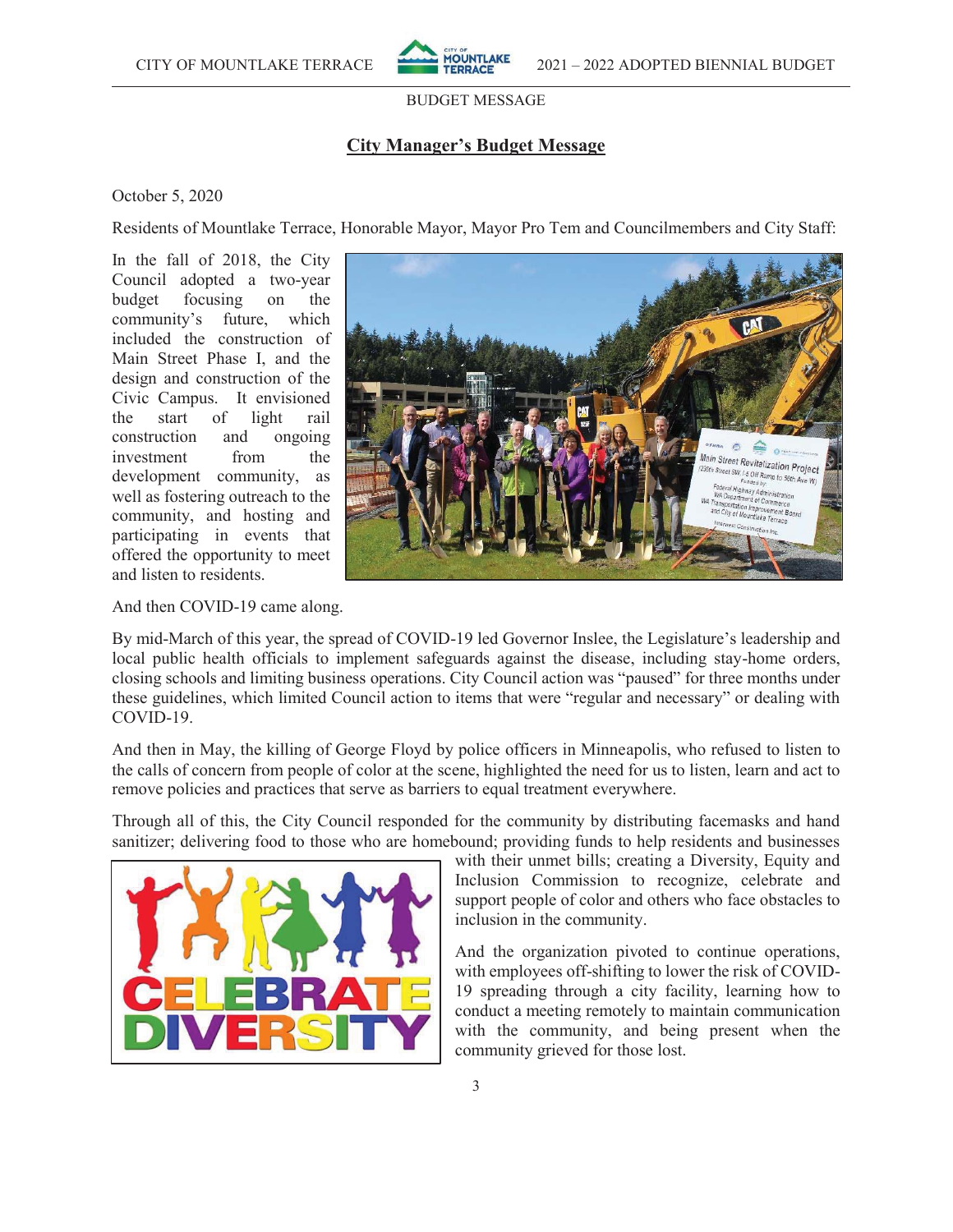

# **The Economy**

Washington State's financial forecast from September 2020 highlights the uncertainty of both the national and local economies:

The major threat to the U.S. and Washington economies is the uncertain impact of COVID-19. The potential [now confirmed] consolidation of Boeing 787 production in South Carolina and resulting decline in Washington aerospace employment is also a major concern.

We expect a 4.7% decline in Washington employment this year compared to the 5.5% decrease in the June forecast. We expect above-average growth through the remainder of the forecast as the economy recovers from this deep recession. We expect employment growth to average 2.3% per year in 2021 through 2025 compared to the 2.1% average rate expected in June. Our forecast for nominal personal income growth this year is 7.7%, up from 3.8% in the June forecast. The adverse effects of the recession on personal income this year are more than offset by substantial income support from the federal government. Our new forecast for nominal personal income growth in 2021 through 2025 averages 3.2% per year, which is down from the 3.5% rate expected in the June forecast. The effect of the recovery on growth in 2021-2025 is offset by the loss of income support from the federal government.

The proposed 2021-2022 budget recognizes the ongoing uncertainty of the COVID-19 pandemic, as well as the recent announcement of Boeing's plan to consolidate production of the 787 in South Carolina.

For example, the state's own revenue through August 2020 was below projections, and this raises the likelihood that the legislature will divert state-shared revenues (e.g., taxes from liquor and marijuana) from cities to meet the state's shortfall as occurred during the Great Recession.

Because of this uncertainty, the proposed budget is limited in its growth while maintaining core responsibilities and the City Council's goals. For example, with the Recreation Pavilion closed until Phase 3 of the state's response to the pandemic, many investments in the facility are not included in this budget, nor is a recommendation to add three positions for in-house custodial and facility maintenance. I do, however, strongly recommend the addition of these positions once we are able to return to in-person negotiations with the representing union on wages, hours and working conditions in 2021.



# **Updates to the Six-Year Financial Forecast**

The City Council reviewed revenue and expenditure projections for the next six years at the September 17 meeting. Since then, the following updates have been made to the forecast that are included in this proposed budget:

- Updated figures for state-shared revenues based on revised forecasts from the Municipal Research  $\&$ Service Center (MRSC).
- Updated transfers from the General Fund to support Street Operations and the Capital Improvement Fund.
- Updated numbers for the cost of debt in the city's utility funds, as interest rates are at historic lows and provide an opportunity to refinance some existing debt.
- Wages and benefits were updated to reflect a proposed one percent cost-of-living adjustment for non-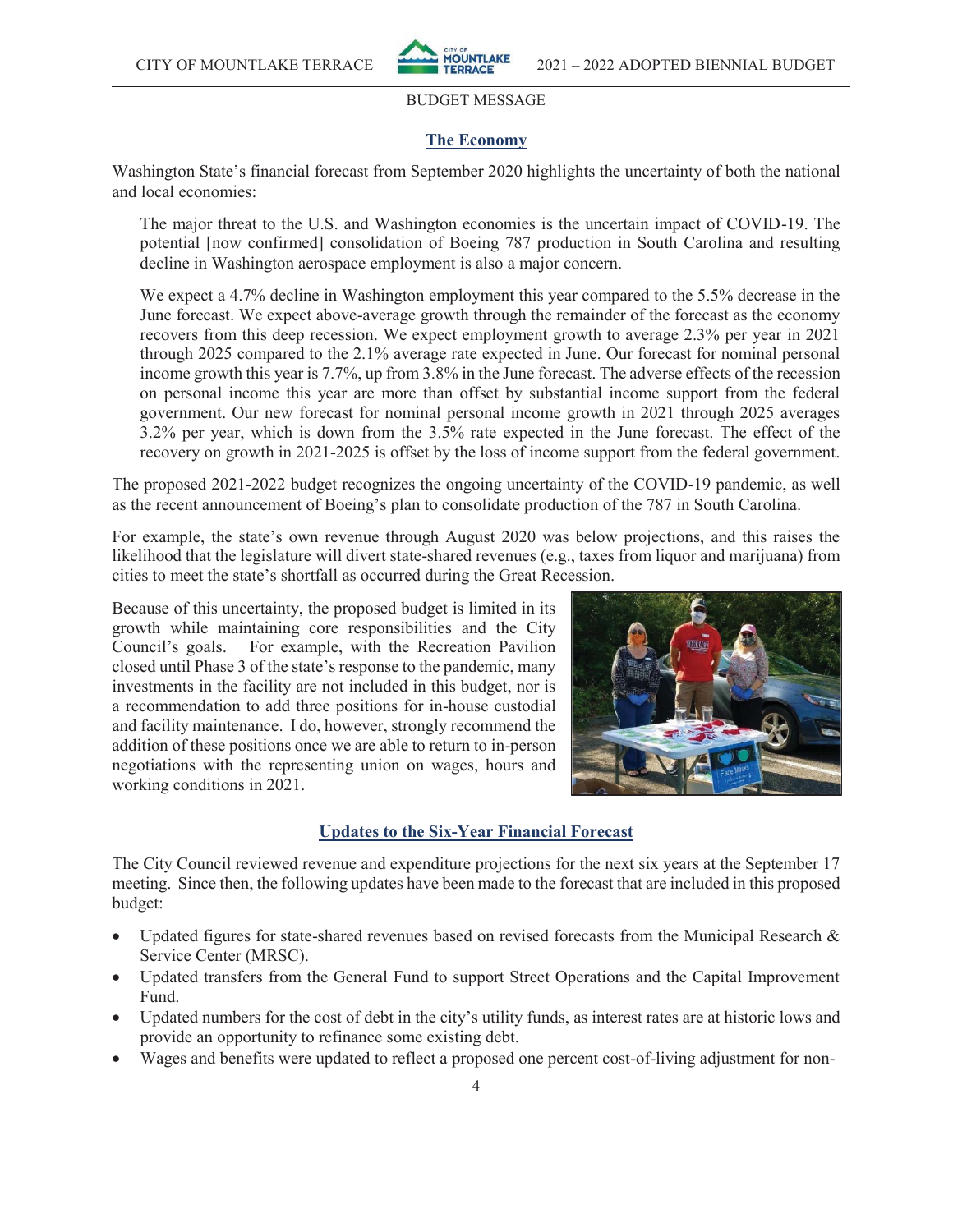

represented employees. The earlier forecast included cost-of-living adjustments for employees represented by the Police Guild (2.75 percent) and Teamsters (2.75 percent).

#### **The 2021-2022 Proposed Budget**

This proposed budget continues the path begun in 2016 to ensure that the Council is *making* the community's vision happen, rather than *waiting* for it to happen.

### **Priority 1: Life / Health / Safety**

As seen in the 2019 Community Satisfaction Survey, residents experience a good quality of life and believe the city is a good place to live. The overall quality of life was rated as "excellent" or "good" by 81 percent of respondents.

A key part of this is feeling safe and protected, which is more likely to lead to growth in population, commerce and property values. Residents overwhelmingly feel that our downtown and their neighborhoods are safe, as shown by high ratings for police, fire and emergency medical services. To continue this, staffing of commissioned personnel in the Police Department continues at the level budgeted in 2020.

The city's contract with South County Fire is fully-funded, taking into account retroactive increases anticipated when the agency completes labor negotiations.

Recreation & Parks also receive high ratings from the community as an element of health, and the proposed budget continues funding of recreation programs as if the Pavilion is open in early 2021. The community also rates the natural environment of Mountlake Terrace very high, and the proposed budget continues investments in parks, particularly Ballinger Park, where work with the Army Corps of Engineers will re-channel Hall Creek for habitat.

2021 will also see the completion of the Recreation, Parks and Open Space Plan (RPOS) to determine the community's priorities in those areas.

The design of Main Street Phase II will continue in 2021, and when construction is completed in 2023 it will provide a safe route for pedestrians, cyclists and motorists to get to the Transit Center.

#### **Priority 2: Legal Mandates**

This budget ensures we continue our commitment to carry out financial, performance and land use reporting so the community knows everything about where the organization stands both in terms of budgeting and performance. In particular, the proposed budget maintains the effort to digitize the city's paper records in order to provide timely responses to public records requests as well as reduce the space needed to store records in the new City Hall.

#### **Priority 3: Increased Efficiencies**

The proposed budget continues to provide for additional contracted services in Community & Economic

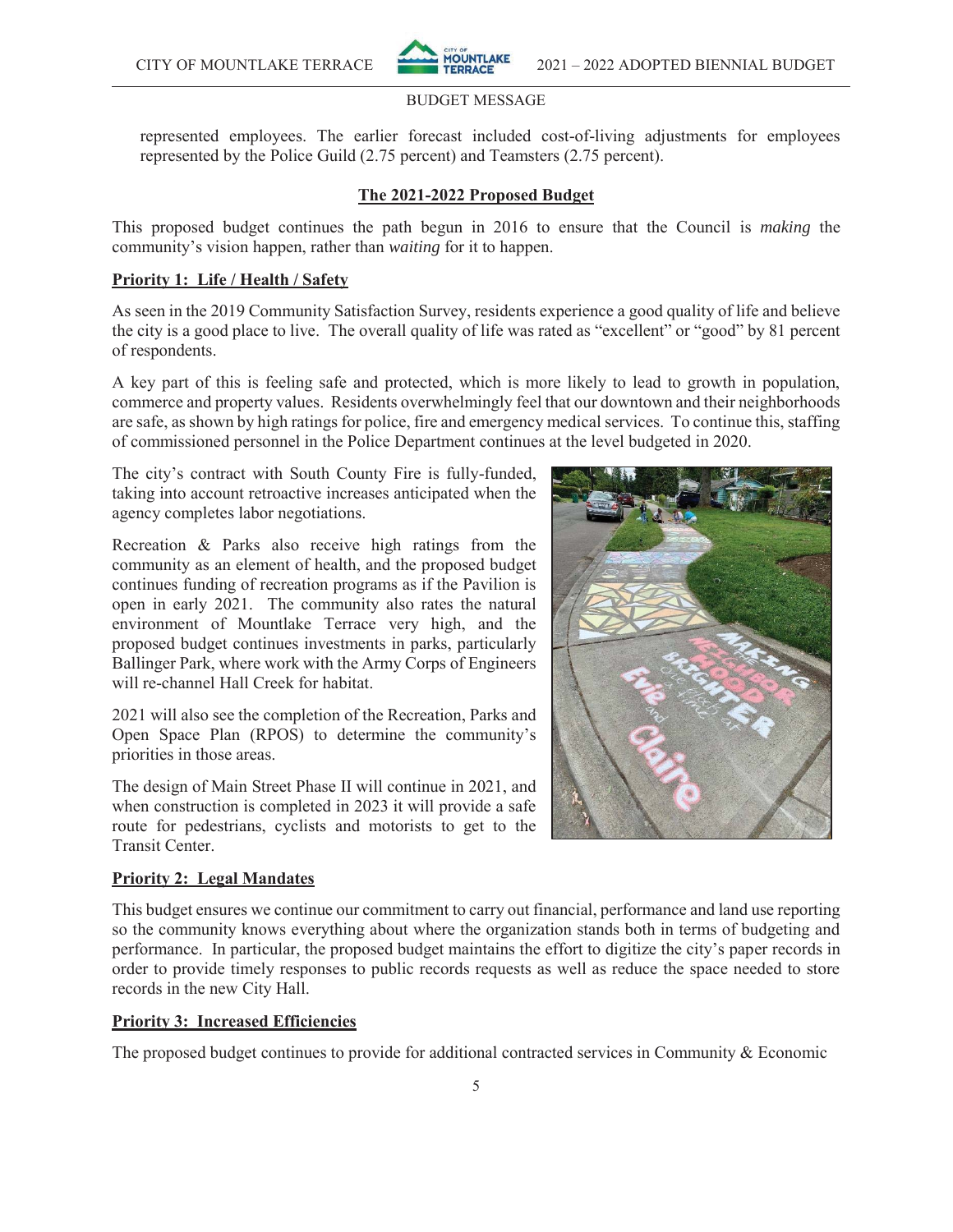

Development to supplement in-house plan review. By mid-2021, the department will be operating under new permit software and online permitting to reduce the number of paper documents currently used.

# **Priority 4: City Council Goals**

The key purpose of a municipal budget is to provide a link between the goals of the City Council and the manner in which those goals are achieved. The 2021-2022 proposed budget moves the City Council's goals forward in the following manner:

- Protect and Enhance the City's Financial Health and Stability While Maintaining Appropriate and Essential Public Services in a Cost Effective Manner.
	- o Discussions will begin with South County Fire (SCF) in early 2021 to lay out plans for fire and emergency medical services when the city's contract with SCF expires at the end of 2024. Although three years ahead, this early start provides the City Council with options and the ability to choose which is right for the community.
	- o Property and liability insurance for municipalities throughout the country is becoming not only more expensive, but also more difficult to find following demonstrations and lawsuits involving police. The proposed budget continues to invest in employee training throughout the organization to address these issues proactively.



- Capital Projects.
	- o As the City Council has reviewed throughout the past two years, the city has a long list of unfunded capital projects, ranging from replacing the Recreation Pavilion to rebuilding roads and utilities. The 2021-2022 proposed budget invests heavily in replacing the community's water and sewer systems, as well as projects for streets and sidewalks.
	- o Following the completion of the RPOS at the end of 2021, the community will be tasked with developing a plan for the replacement of the Recreation Pavilion.
- Generate Economic Development Throughout the Community.
	- o The adoption of an updated Town Center Plan in 2019 began a program to highlight Mountlake Terrace as a great place for businesses to invest. The proposed budget includes funds to continue marketing to create the Council's vision of a community that welcomes and supports everyone with restaurants, shopping, art, activities and jobs.
	- o We will continue with two Code Enforcement positions to work on the community's image, which residents have consistently rated in surveys as relatively low. By investing in the community's image, we improve the ability to market to private investment.

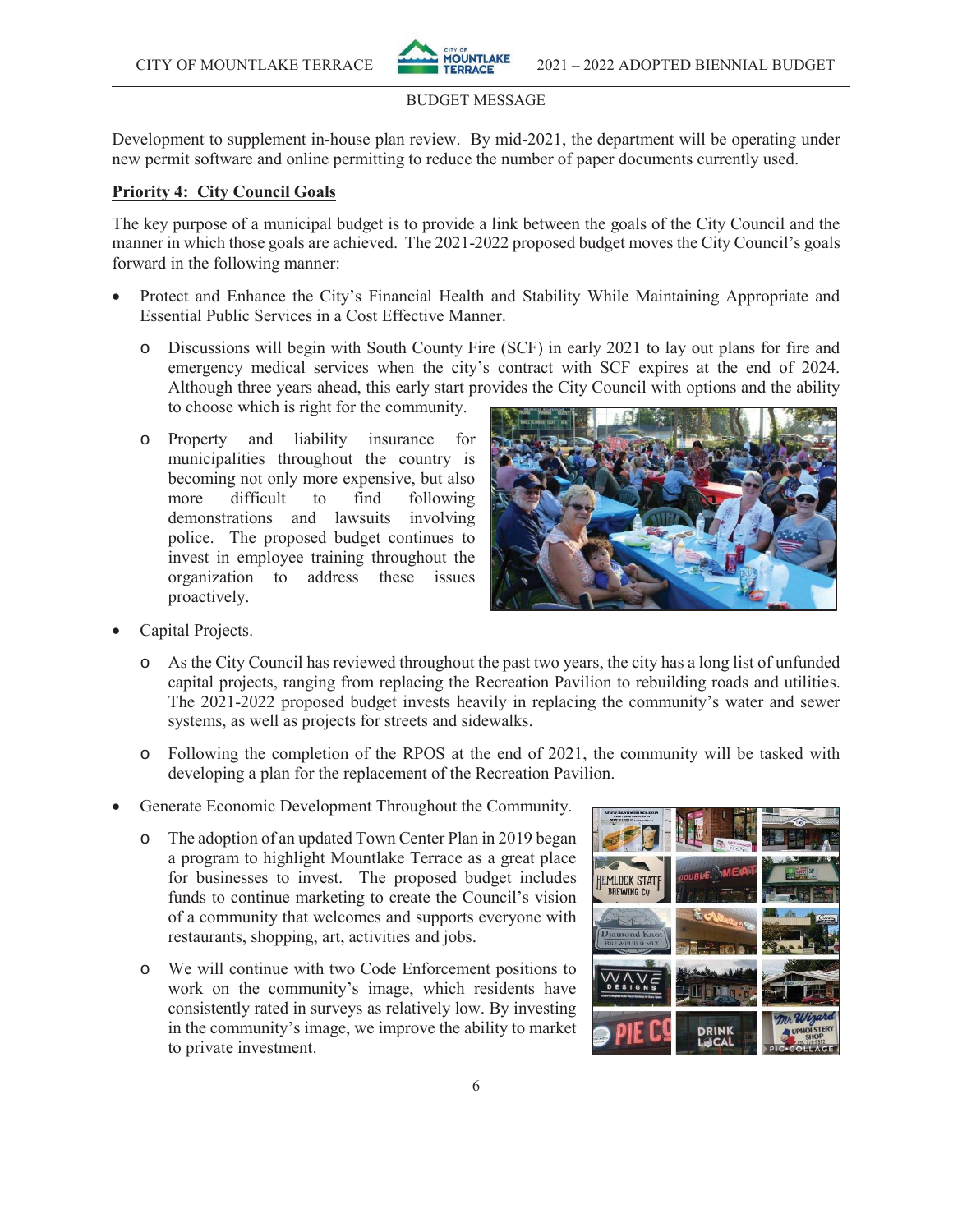

# **The Mountlake Terrace Community**

Mountlake Terrace is located about 12 miles north of downtown Seattle and about 15 miles south of Everett. The city is inside Snohomish County along the northern border of King County, just three miles northwest of Lake Washington. Our strategic location along with our strong demographics, significant purchasing power and terrific community amenities (recreation programs, great parks and schools, and low crime) makes development and redevelopment in the community's downtown and elsewhere very attractive.

Visitors and residents can enjoy 187 acres of recreational attractions including parks, playfields, a golf course, fishing, a Recreation Pavilion and year-round swimming in an internationally acclaimed aquatics center. Mountlake Terrace is known for its quiet residential neighborhoods, beautiful parks, trails, firstclass schools and proximity to employment centers.

The City of Mountlake Terrace is governed by a seven member City Council that serves under a Council-Manager form of government. The City Council elects the Mayor and Mayor Pro Tem from among its members. The City Manager, who serves as the chief executive officer, is responsible for implementing the policies and goals of the City Council and provides leadership, coordination and development of city departments. The City Manager is appointed by, reports directly to, and serves at the pleasure of the City Council.

City services are provided through a combination of city employees, public and private contracts, and community volunteers. City departments are:

- City Manager (City Clerk/Community Relations, Records Management and contracted City Attorney)
- Administrative Services (Finance, Organizational Development and Information Technology)
- Municipal Court & Jail Services (contracted)
- $\bullet$  Police
- Fire (contracted through South County Fire)
- Community  $&$  Economic Development
- Public Works (Engineering, Streets, Water, Sewer, Stormwater and Fleet)
- $\bullet$  Recreation Parks & Facilities.

The city contracts with Snohomish County and the City of Lynnwood for jail services, along with county jails out of the area. Snohomish County PUD delivers electric services. Community Transit and Sound Transit supply public transportation services.

The Sno-Isle Library District provides library and reference services. Edmonds School District No. 15 provides educational programs for kindergarten through high school students.

### **Organization of the Proposed 2021-2022 Biennial Budget**

This budget message is intended to provide the City Council and community with a broad overview of the proposed budget, as well as key changes and issues. The Executive Summary that follows provides a more detailed analysis of revenues, expenditures and operating changes.

Each department and program budget that follows the Executive Summary lays out the mission, services provided, goals and objectives for 2021-2022, performance measures, a multi-year summary of costs and staffing, and highlights and changes.